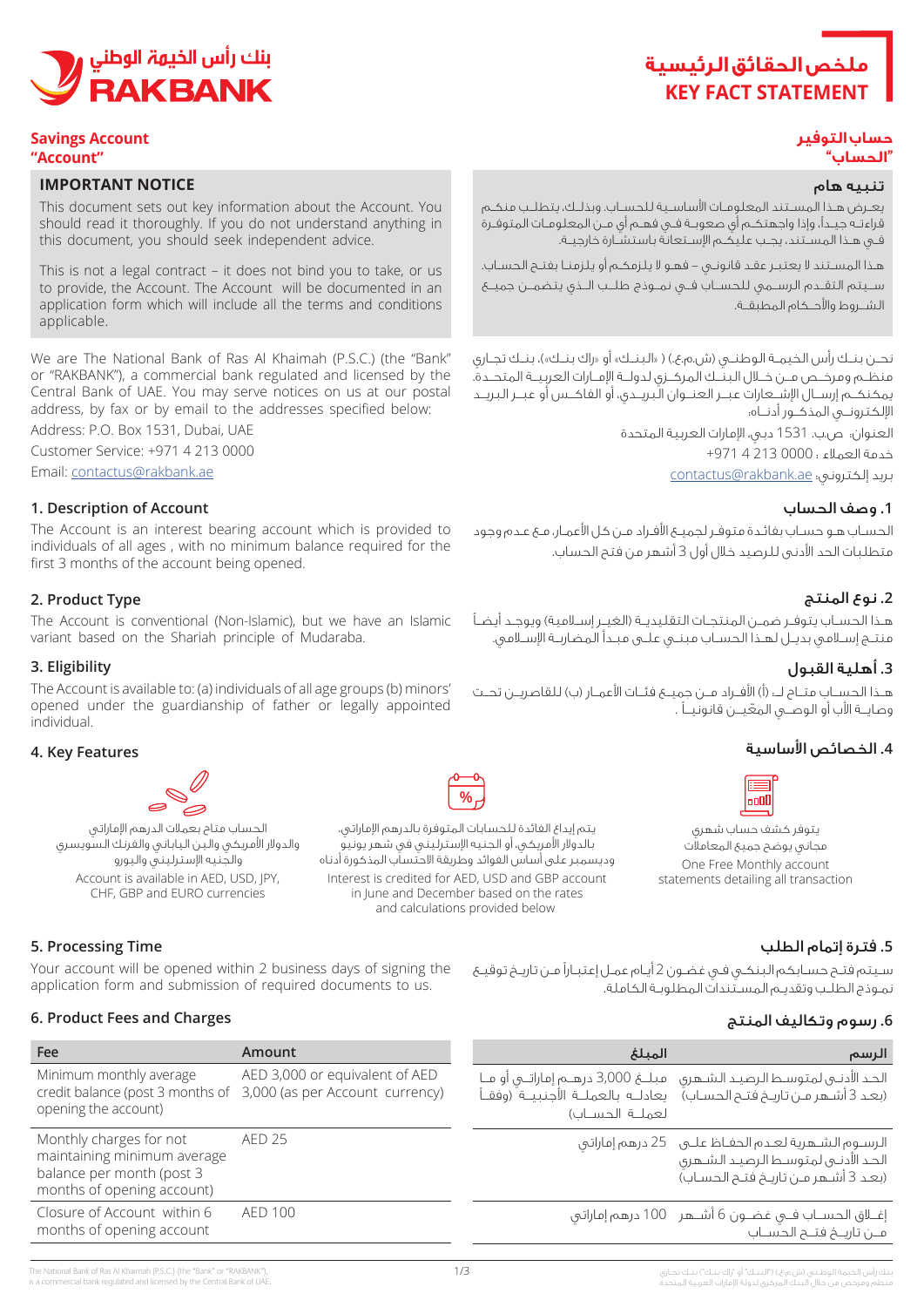

In addition, there may be standard fees and charges which apply to your dealings with us. Our schedule of fees can be found at www.rakbank.ae (under Accounts > Savings > Information & Tools > Service & Price Guide)

## VAT at the current rate of 5% will be levied on the Bank's fees and charges, as applicable under UAE law.

## **Z** Interest Rates & Calculation

Interest rates are applied on Account balances as below: Note:

- Interest rate is provided at a fixed rate per annum.
- Credit interest is accrued daily and applied in lune and December: however, debit interest is accrued daily and applied monthly.
- Both debit and credit Interest is computed using following :calculation

Average amount x annual rate x No of days / 365

| Currency    | Interest (% p.a.) | نويآ |
|-------------|-------------------|------|
| <b>AED</b>  | 0.25              |      |
| <b>USD</b>  | 0.25              |      |
| GBP         | 0.25              |      |
| JPY         | $-0.60$           |      |
| <b>EURO</b> | $-1.00$           |      |
| CHF         | $-2.00$           |      |

## **Warning**

- **Foreign currency denominated account may incur** negative interest. Applicable negative interest will be debited from the available balance. This may cause reducing available balance even without customer **induced** withdrawals.
- **•** Interest is not paid if monthly accrued interest is less **than AED 10, USD 3 or GBP 2.**
- The Bank may close the Account if KYC or identification documents are not updated regularly, or if required as internal policies or upon request from regulatory/ judiciary entities.

## **8. Risks & Limitations**

- Debit Card is issued only for AED denominated Account and not for other currencies.
- Debit Cards are only issued to account holders over the age of 18 years.
- Debit Card is required for accessing Digital Banking facilities. and hence, for other currencies, you will not be able to get access to Digital Banking unless you have a transactional account that provides you with a Debit card.
- Savings account belonging to minors will be administrated by the parent or guardian.

باإلضافــة إلــى ذلــك ، قــد تكــون هنــاك رســوم عامــة تنطبــق علــى تعامالتكــم معنــا. يمكــن االطــاع علــى جــدول الرســوم الخــاص بنــا علــى موقعنــا علــى شـبكة األنترنـت: ae.rakbank.www( تحـت قسـم الحسـابات < حسـاب التوفيـر < المعلومات واألدوات < دليل الخدمات واألسعار(

ســيتم فــرض ضريبــة القيمــة المضافــة بالمعــدل الحالــي البالــغ **5%** علــى رســوم وتكاليــف البنــك، كمــا هــو مطبــق بموجــب قانــون دولــة اإلمــارات العربيــة المتحــدة.

## **.7** معدالت وحساب الفائدة

تطبق أسعار الفائدة على أرصدة الحساب على النحو المذكور أدناه: ملحوظة:

- **•** ً يتم توفير سعر الفائدة بمعدل ثابت سنويا.
- **•** ً يتـم اسـتحقاق الفائـدة يوميا ويتم تطبيقها في شـهري يونيو وديسـمبر؛ ولكن، يتم استحقاق الفائدة السلبية بشكل يومي ويتم تطبيقها شهريًا.
- **•** يتـم احتسـاب الفوائـد )بشـتى أنواعهـا( باسـتخدام طريقـة االحتسـاب التاليـة: متوسط الرصيد x المعدل السنوي x عدد األيام / 365

| العملة           | الفائدة (% سنوياً) |
|------------------|--------------------|
| الدرهم الإماراتي | 0.25               |
| الدولار الأمريكي | 0.25               |
| جنيه استرلينى    | 0.25               |
| ين ياباني        | $-0.60$            |
| اليورو           | $-1.00$            |
| فرنك سويسرى      | $-2.00$            |

# **تحذير**

- **• قــد يترتــب علــى الحســاب المفتــوح بالعملــة األجنبيــة فائــدة سـلبية. سـيتم خصـم الفائـدة السـلبية المطبقـة مـن الرصيـد المتــاح. قــد يتســبب هــذا فــي نقــص الرصيــد المتــاح بــدون إجــراء عمليــات ســحب مــن قبــل العميــل.**
- **• ال يتـم دفـع الفائـدة إذا كانـت الفائـدة الشـهرية اإلجماليـة أقـل مـن 10 درهـم إماراتـي أو 2 جنيـه إسـترليني أو 3 دوالر أمريكـي أو مـا يعادلـه بالعمـات األخـرى.**
- **• يجــوز للبنــك إغــاق الحســاب إذا لــم يتــم تحديــث البيانــات الشـخصية أو المسـتندات التعريفيـة بإنتظـام، أو إذا لـزم األمـر ً كسياسـات داخليـة أو بنـاء علـى طلـب الهيئـات التنظيميـة / القضائيــة.**

## **.8** المخاطر والقيود

- **•** يمكــن إصــدار بطاقــات الخصــم للحســابات المفتوحــة بالدرهــم اإلماراتــي فقــط وليــس بالعمــات األخــرى.
- **•** يتــم إصــدار بطاقــات الخصــم ألصحــاب الحســابات الذيــن تزيــد أعمارهــم عــن 18 ً عامــا.
- **•** يتعيــن وجــود بطاقــة خصــم للتســجيل واســتخدام تطبيــق الخدمــات المصرفيــة الرقميــة البنكيــة، وبالتالــي، بالنســبة للعمــات األخــرى، لــن يتمكـن العميـل مـن اسـتخدام خدمـات المصرفيـة الرقميـة إال إذا كان لديـه حســاب معامــات آخــر يوفــر بطاقــة الخصــم.
- **•** يتولــى الوالــد أو الوصــي إدارة حســاب التوفيــر الخــاص بأصحــاب الحســابات القصــر.